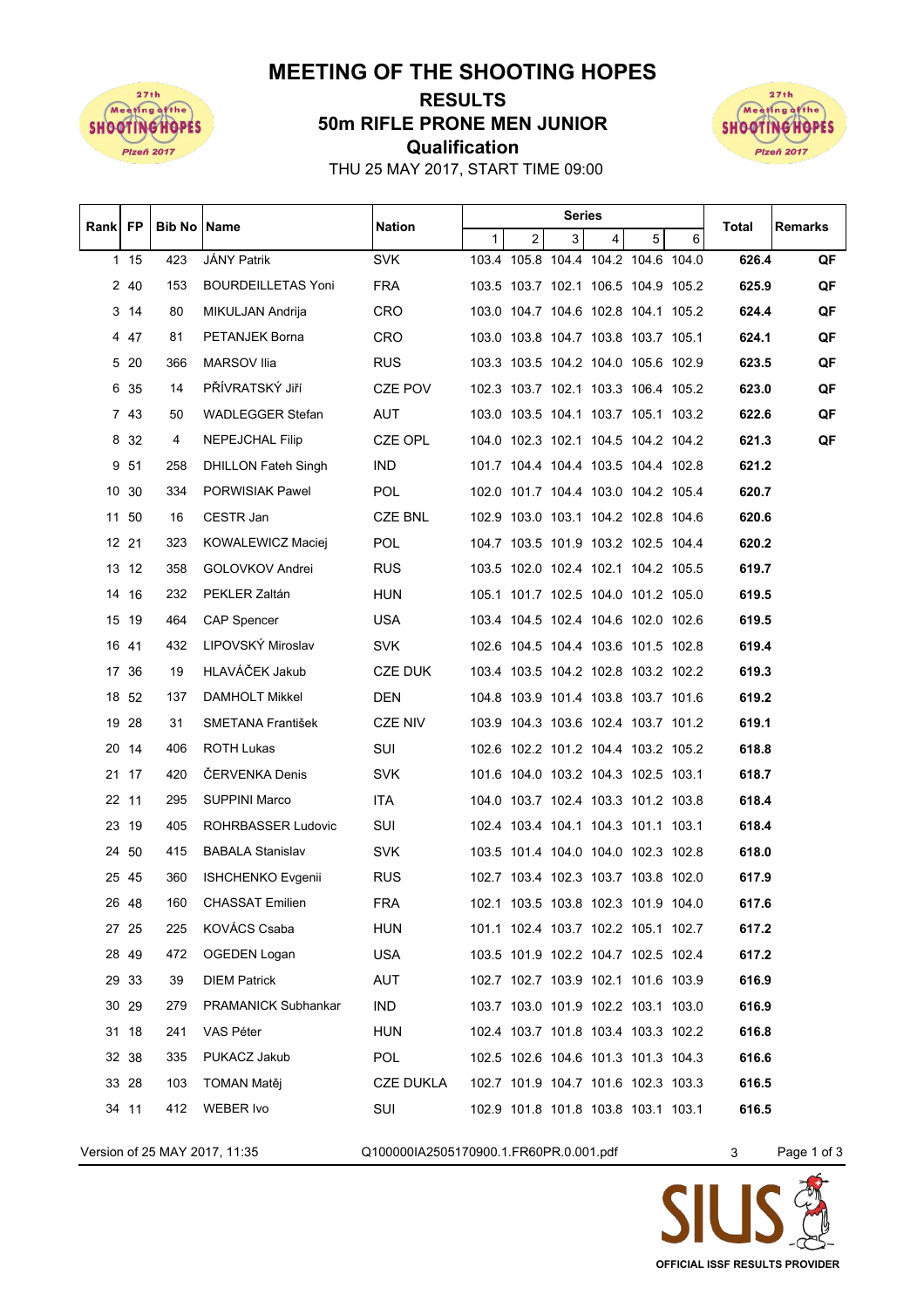| Rank   FP |       | <b>Bib No IName</b> |                               | Nation                                 | Series       |                                     |   |                              |                  |            |       |             |
|-----------|-------|---------------------|-------------------------------|----------------------------------------|--------------|-------------------------------------|---|------------------------------|------------------|------------|-------|-------------|
|           |       |                     |                               |                                        | $\mathbf{1}$ | $\overline{2}$                      | 3 | 4                            | 5                | 6          | Total | Remarks     |
|           | 35 35 | 454                 | <b>KOLOKHOV Olexandr</b>      | <b>UKR</b>                             | 100.6        |                                     |   | 99.3 102.5 103.9 104.5 105.4 |                  |            | 616.2 |             |
|           | 36 44 | 435                 | <b>MARTON Timotej</b>         | <b>SVK</b>                             |              | 102.6 103.0 102.8 105.2 101.7 100.9 |   |                              |                  |            | 616.2 |             |
|           | 37 39 | 108                 | ŠPITÁLSKÝ Jaroslav            | CZE OPL                                |              | 103.1 103.2 101.0 102.4 102.6 103.8 |   |                              |                  |            | 616.1 |             |
|           | 38 49 | 82                  | SIKAVICA Josip                | <b>CRO</b>                             |              | 101.5 104.1 103.1 103.3 101.3 102.4 |   |                              |                  |            | 615.7 |             |
|           | 39 51 | 458                 | OMELIANENKO Dmytro            | <b>UKR</b>                             |              | 101.1 102.8 103.2 103.6 101.5 102.8 |   |                              |                  |            | 615.0 |             |
|           | 40 47 | 255                 | DALAL Nishant                 | IND.                                   |              | 103.6 103.8 100.0 104.4 100.6 102.5 |   |                              |                  |            | 614.9 |             |
|           | 41 27 | 125                 | <b>VALENTA Adam</b>           | CZE PLZEŇ                              |              | 100.7 102.7 102.1 102.5 103.4 103.1 |   |                              |                  |            | 614.5 |             |
|           | 42 16 | 413                 | WYRSCH Fabio                  | SUI                                    |              | 101.7 102.9 103.2 103.0 102.0 101.6 |   |                              |                  |            | 614.4 |             |
|           | 4348  | 234                 | PRÁGAI Patrik                 | <b>HUN</b>                             |              | 101.7 102.5 101.4 102.5 104.3 101.9 |   |                              |                  |            | 614.3 |             |
|           | 44 29 | 127                 | ČALKOVSKÝ Mojmír              | <b>CZE PRAHA</b>                       |              | 100.4 103.5 102.6 102.6 103.7 101.4 |   |                              |                  |            | 614.2 |             |
|           | 45 37 | 289                 | <b>CHATZIPLIS Alexandros</b>  | ITA.                                   | 101.1        |                                     |   | 99.5 102.6 101.2 103.3 106.2 |                  |            | 613.9 |             |
|           | 46 20 | 49                  | <b>THUM Andreas</b>           | AUT                                    |              | 103.0 102.7 101.6 101.1 102.6 102.8 |   |                              |                  |            | 613.8 |             |
|           | 47 36 | 116                 | <b>ROTREKL Filip</b>          | <b>CZE</b><br><b>OSTRAVA</b>           |              | 99.4 103.6 104.2 101.7 101.6 102.8  |   |                              |                  |            | 613.3 |             |
|           | 48 46 | 314                 | <b>BONIASZCZUK Stanislav</b>  | <b>POL</b>                             |              | 98.6 101.0 104.8 103.4 102.5 102.8  |   |                              |                  |            | 613.1 |             |
|           | 49 26 | 353                 | ANDRIUSHIN Nikollai           | <b>RUS</b>                             |              | 100.7 101.3 102.6 103.2 103.0 102.3 |   |                              |                  |            | 613.1 |             |
|           | 50 34 | 379                 | PETELINEK Jakob               | SLO.                                   |              | 101.3 102.0 103.2 100.4 103.7 102.3 |   |                              |                  |            | 612.9 |             |
|           | 51 34 | 123                 | ŠÁLEK Jaroslav                | CZE PLZEŇ                              |              | 100.8 102.9 101.1 103.7 102.2 101.7 |   |                              |                  |            | 612.4 |             |
|           | 52 39 | 25                  | MORÁVEK Tomáš                 | CZE DUK                                |              | 100.6 102.8 102.2 100.7 104.3 101.7 |   |                              |                  |            | 612.3 |             |
|           | 53 23 | 164                 | <b>MOMPACH Nicolas</b>        | <b>FRA</b>                             |              | 101.4 101.4 100.9 102.1 103.6 102.8 |   |                              |                  |            | 612.2 |             |
|           | 54 31 | 376                 | <b>KANDARE Erik</b>           | <b>SLO</b>                             |              | 100.6 102.1 101.2 103.1 103.5 101.6 |   |                              |                  |            | 612.1 |             |
|           | 55 17 | 22                  | <b>KELNAR Václav</b>          | CZE DUK                                |              | 102.6 103.0 101.9 101.2 100.6 102.3 |   |                              |                  |            | 611.6 |             |
|           | 56 33 | 7                   | TICHÝ Radek                   | <b>CZE RAK</b>                         |              | 103.3 103.8 102.8 101.8 102.0 97.8  |   |                              |                  |            | 611.5 |             |
|           | 57 24 | 332                 | <b>PIERKO Mateusz</b>         | <b>POL</b>                             |              | 99.2 100.8 101.2 102.8 103.0 104.3  |   |                              |                  |            | 611.3 |             |
|           | 58 13 | 465                 | <b>DESROSIERS Jared</b>       | <b>USA</b>                             |              | 101.7 102.3 100.9 102.1 100.2 103.5 |   |                              |                  |            | 610.7 |             |
|           | 59 43 | 449                 | VOJTKO Roman                  | <b>SVK</b>                             |              | 103.3 100.9 101.7 101.0 100.8 102.6 |   |                              |                  |            | 610.3 |             |
|           | 60 38 | 110                 | HANKE Lukáš                   | <b>CZE</b><br><b>OSTRAVA</b>           |              | 102.3 101.9 100.8 100.9 102.1 102.1 |   |                              |                  |            | 610.1 |             |
|           | 61 12 | 398                 | <b>ALTHER Christian</b>       | SUI                                    |              | 101.7 100.3 101.3 100.9 100.9 103.9 |   |                              |                  |            | 609.0 |             |
|           | 62 13 | 32                  | MIKULČÍK Radek                | CZE LBC                                |              | 99.9 103.1 102.3 99.3 102.5 101.0   |   |                              |                  |            | 608.1 |             |
|           | 63 44 | 223                 | <b>KISS Viktor</b>            | <b>HUN</b>                             |              | 103.3 100.4 100.5 101.2 101.6 100.3 |   |                              |                  |            | 607.3 |             |
|           | 64 40 | 62                  | <b>KRAUCHUK Mikita</b>        | BLR                                    |              | 100.8 102.3 101.1 101.4 100.8 100.7 |   |                              |                  |            | 607.1 |             |
|           | 65 25 | 157                 | <b>FUND Maximilien</b>        | FRA                                    |              | 99.7 101.4 101.6 101.3 100.7 102.3  |   |                              |                  |            | 607.0 |             |
|           | 66 42 | 66                  | POKRAS Aliaksandr             | <b>BLR</b>                             |              | 102.2 100.1 100.4 102.2 100.3 101.7 |   |                              |                  |            | 606.9 |             |
|           | 67 21 | 58                  | SOHM Jodok                    | <b>AUT VORARL</b>                      |              | 100.5 103.4 100.4 100.1 102.1 100.3 |   |                              |                  |            | 606.8 |             |
|           | 68 45 | 418                 | BUČKO Lubomír                 | <b>SVK</b>                             |              | 102.3 100.3 100.3 101.2 101.5 100.9 |   |                              |                  |            | 606.5 |             |
|           | 69 52 | 101                 | SOBOTKA Dominik               | CZE DUKLA                              |              | 102.0 100.5 102.6 100.1             |   |                              |                  | 97.3 103.8 | 606.3 |             |
|           | 70 22 | 136                 | ZMÁTLO Matěj                  | <b>CZE PRAHA</b>                       |              | 100.3 102.8 102.5                   |   | 99.9                         |                  | 99.0 100.1 | 604.6 |             |
|           | 71 23 | 395                 | SAVIČ Dorde                   | <b>SRB</b>                             |              | 101.8 100.7 101.2 98.6 100.4 101.7  |   |                              |                  |            | 604.4 |             |
|           | 72 15 | 390                 | ILIČ Veljko                   | <b>SRB</b>                             |              | 98.9 102.5 102.1                    |   |                              | 99.0 100.6 101.1 |            | 604.2 |             |
|           | 73 30 | 59                  | <b>WAIBEL Kiano</b>           | <b>AUT VORARL</b>                      |              | 99.4 101.0 97.8 100.9 100.1 103.9   |   |                              |                  |            | 603.1 |             |
|           |       |                     | Version of 25 MAY 2017, 11:35 | Q100000IA2505170900.1.FR60PR.0.001.pdf |              |                                     |   |                              |                  |            | 3     | Page 2 of 3 |